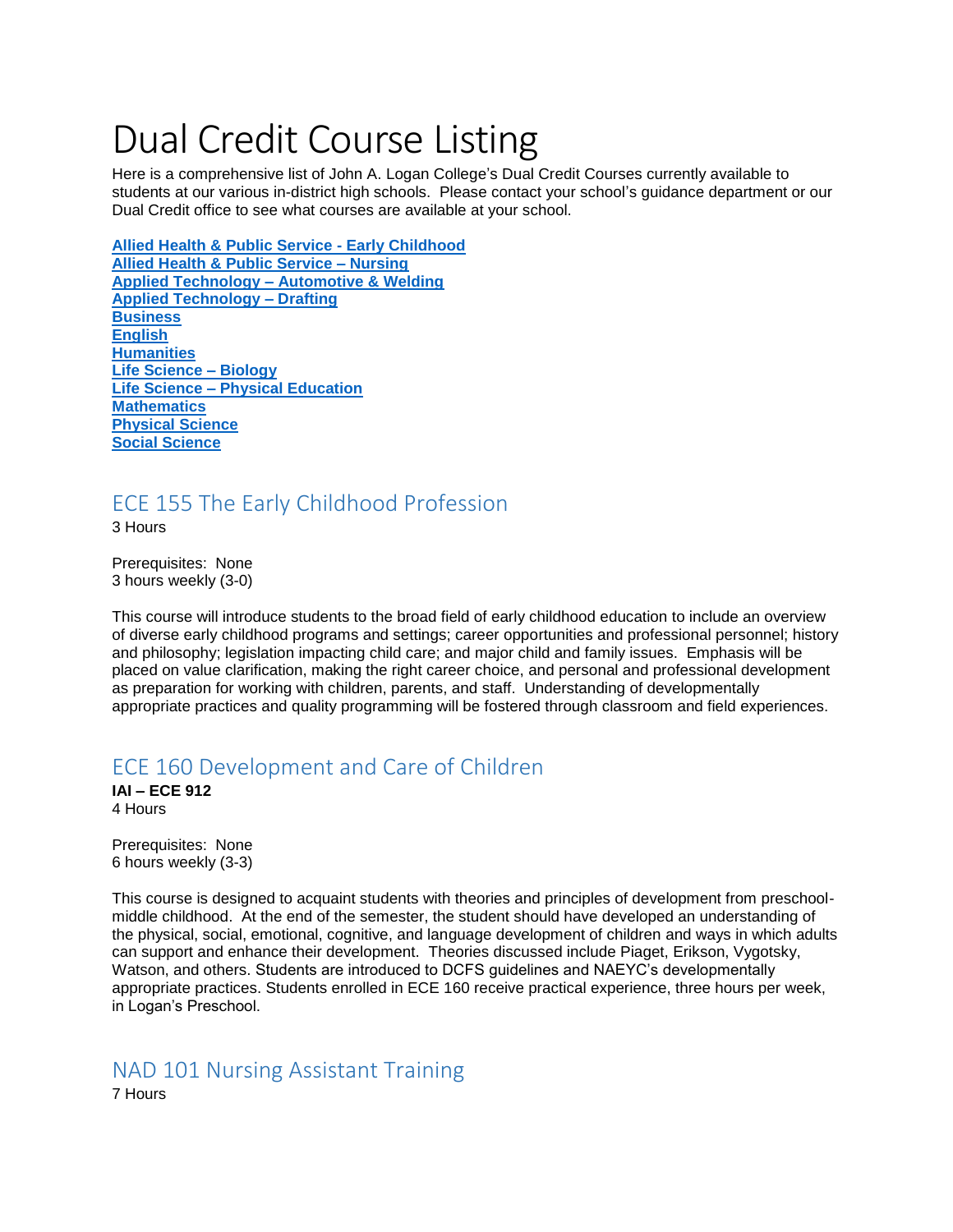Prerequisites: None 10.5 hours weekly (5.5-5)

This course is designed to train students to be competent in skills necessary for the nursing assistant to function successfully in a hospital, long-term care facility, or other health care facilities. The nursing assistant will provide services related to the comfort and welfare of the resident under direct supervision of the licensed nurse or physician. Some topics to be covered include body mechanics, transfer techniques, basic anatomy and physiology, personal care, vital signs, rehabilitation, death, Alzheimer patient care, dying, and post-mortem care. Cardiopulmonary resuscitation is also included.

#### <span id="page-1-0"></span>AST 173 Braking Systems

4 Hours

Prerequisites: None 8 hours weekly (2-6) (Meets 4 hours daily for 30 days or 16 hours weekly for 7.5 weeks)

Provides instruction in hydraulic principles, brake lines and hoses, disc and drum brake components, and anti-lock braking systems.

#### AST 281 Suspension and Steering

4 Hours

Prerequisites: None 8 hours weekly (2-6) (Meets 4 hours daily for 30 days or 16 hours weekly for 7.5 weeks)

A study of suspension and steering system diagnosis, repair, and adjustment.

## WEL 150 Oxy-Acetylene Fusion Welding I

1 Hour

Prerequisites: None 2 hours weekly (0-2)

A study of oxy-acetylene equipment; production of gases, storage and distribution, types of flames, operator protective equipment, and general safety precautions. Joints welded will be the butt-joint and outside corner joint in the flat position.

# WEL 154 Arc Welding I

2 Hours

Prerequisites: None 4 hours weekly (0-4)

A study of process and safe work habits, striking an arc, running beads of weld in several directions, and padding, all in the flat position. Also, a study of American Welding Society (AWS) weld symbols, including the fillet weld symbol. Weaves, flat position, and three different patterns are taught.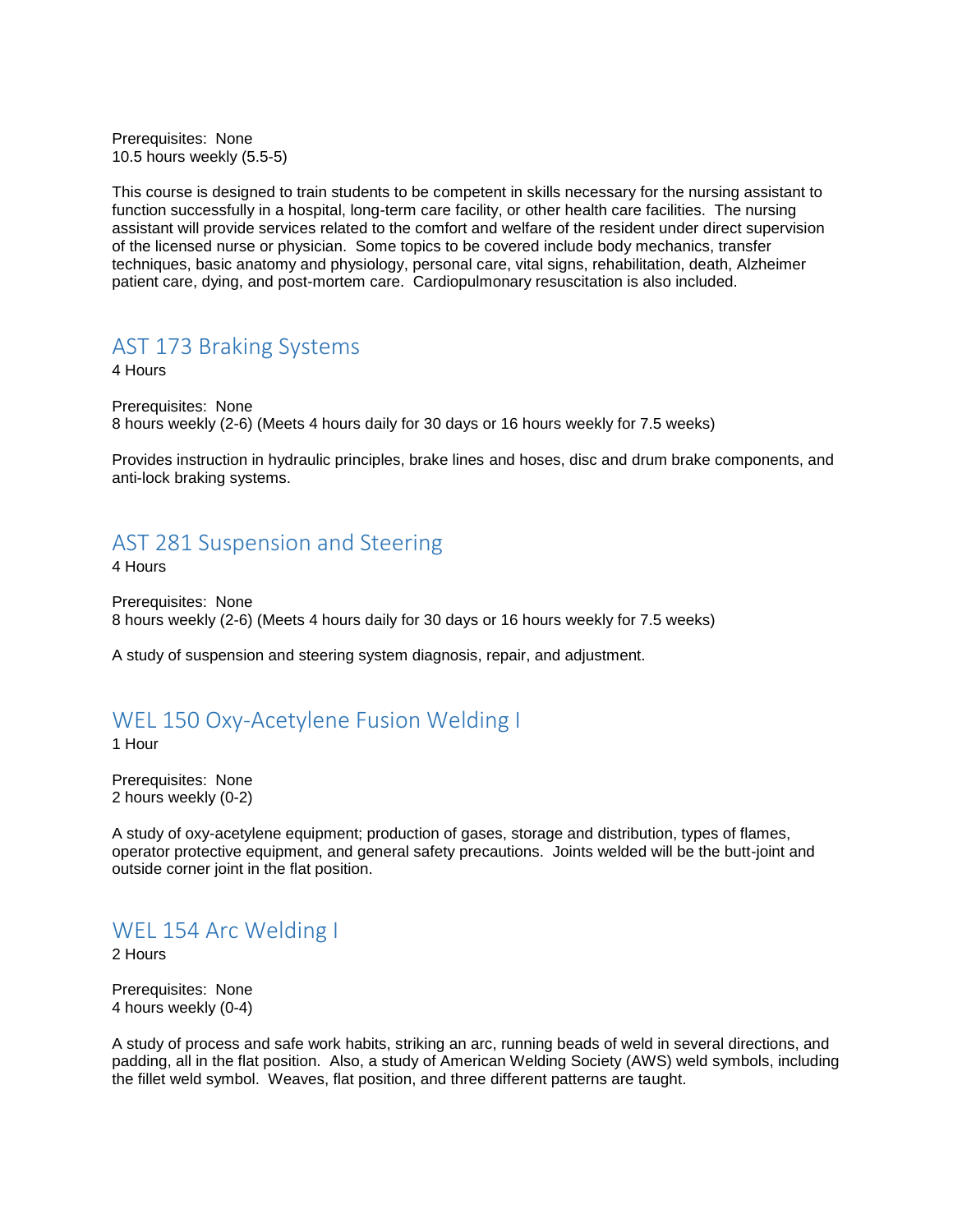# <span id="page-2-0"></span>DRT 181 Technical Drafting I

4 Hours

Prerequisites: None 6 hours weekly (2-4)

This is a lecture-laboratory course designed to promote the basic technical skills involved in mechanical drafting. Geometric construction, orthographic projection, sections, auxiliary views, dimensioning, and tolerancing will be studied with the major emphasis on the fundamentals of orthographic projection.

# DRT 185 Computer Graphics I

2 Hours

Prerequisites: None 3 hours weekly (1-2)

This course is designed to provide the student with an introduction to the practical uses of computer graphics. The student will become familiar with using a CAD system. The lab will provide hands-on experience.

# <span id="page-2-1"></span>ACC 100 Business Accounting

3 Hours

Prerequisites: None 3 hours weekly (3-0)

This is a practical accounting course for non-accounting majors. It includes a study of the elements of accounting, accounting procedures, conceptual framework, business transactions, common journals, posting, trial balance, worksheet, adjusting entries, income statement, balance sheet, statement of owner's equity, closing entries, post-closing trial balance, accounting for cash, accounting for purchases and sales, and payroll accounting

#### ACC 200 Financial Accounting I

IAI – BUS 903 3 Hours

Prerequisites: None 3 hours weekly (3-0)

Financial Accounting is designed to be a complete learning package for the first accounting course at the college level. Financial Accounting presents accounting as an information system that produces summary financial statements, primarily for users external to a business or other enterprise. Students study the forms of business organizations and the common transactions entered into by businesses. The emphasis is on understanding and applying basic accounting principles and other concepts that guide the reporting of the effect of transactions and other economic events on the financial condition and operating results of a business. How to analyze and interpret historical financial statements and the limitation of using these in making forward-looking business decisions are included. The course will expose the students to such topics as ethics, alternative forms of business organizations, typical business practices, legal instruments and financial statements. Woven throughout all of this is the step-by-step instruction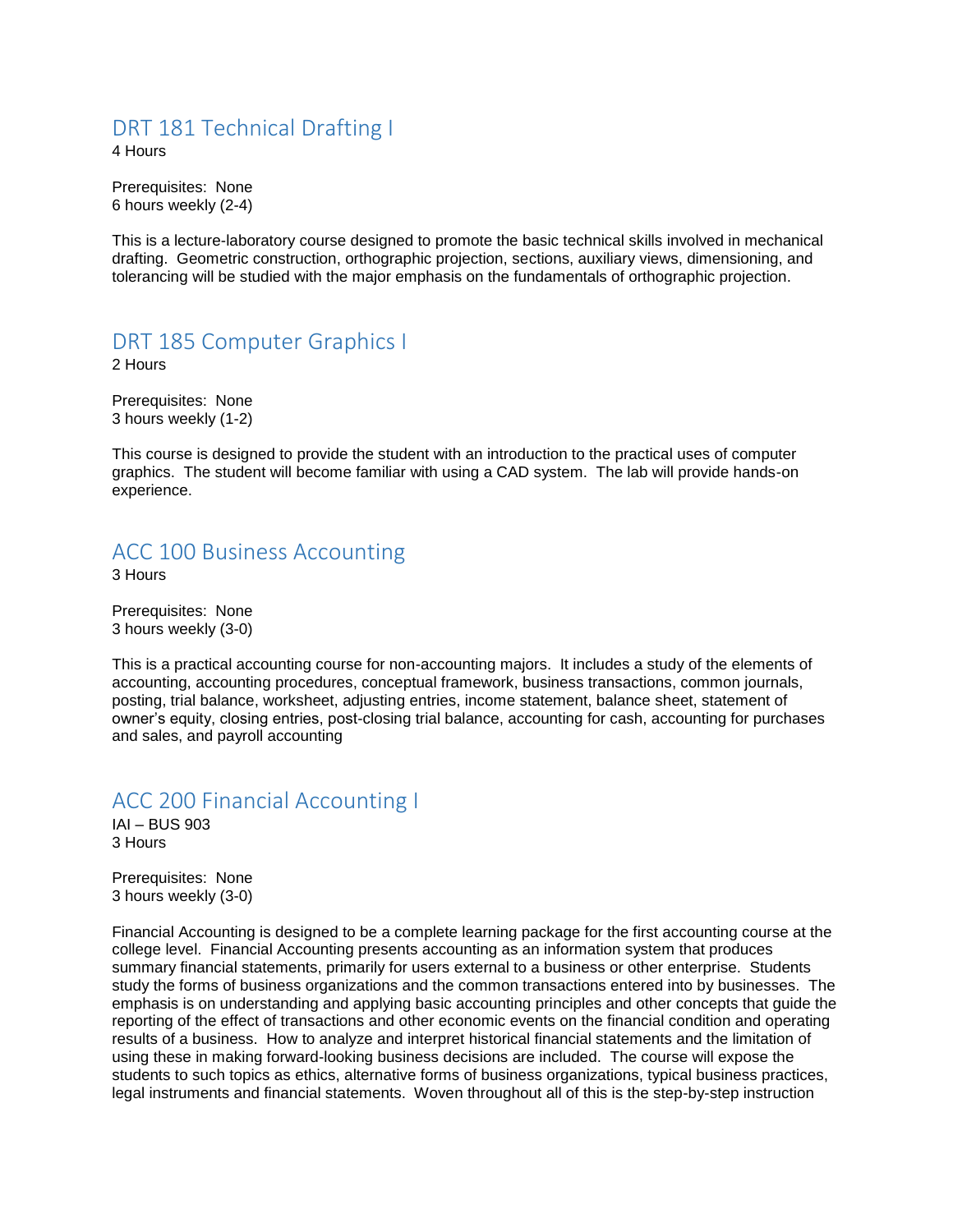needed to understand and apply the concepts, principles, and practices of the modern accounting system according to generally accepted accounting principles.

#### BUS 116 Keyboarding I

3 Hours

Prerequisites: None 5 hours weekly (1-4)

Mastery of the keyboard with speed and accuracy in the touch operation of the keyboard is the major goal of this course. Skill is developed for vocational and personal uses. Business office standards are used in keyboarding basic letter styles, reports, and tables. The following grade scale is used for speed on 3 minute timings on straight copy; A=40 wpm; B=36-39 wpm; C=32-35 wpm.

#### BUS 215 Medical Terminology

3 Hours

Prerequisites: None 3 hours weekly (3-0)

This is an introduction to medical terminology which includes word building principles; basic anatomy and physiology; key anatomical and physiological terms; combining forms, suffixes, and prefixes. In addition, students will learn how to listen critically for important terms, respond to others using medical terminology, and generate their own terminology-rich writing and speech.

#### CIS 101 Introduction to Computers

3 Hours

Prerequisites: None 4 hours weekly (2-2)

This course provides an overview of the computing field and its typical applications. Key terminology and components of computer hardware, application software, and system software (including operating systems) are covered along with the development and management of information systems. Other topics include computer career opportunities, various networks (including the Internet), and World Wide Web technologies. This course also provides students with training in various industry software along with Web browser software.

# <span id="page-3-0"></span>ENG 101 English Composition I

IAI – C1 900 (Transfer students should take either 101 or 113.) 3 Hours

Prerequisites: Asset score of 38 or COMPASS score of 45 or ENG 052 (grade of "C" or higher) 3 hours weekly (3-0)

The primary objective of English 101 is to write effective expository prose. ENG 101 emphasizes the use of standard English and appropriate sentence structures in unified, developed, and coherent paragraphs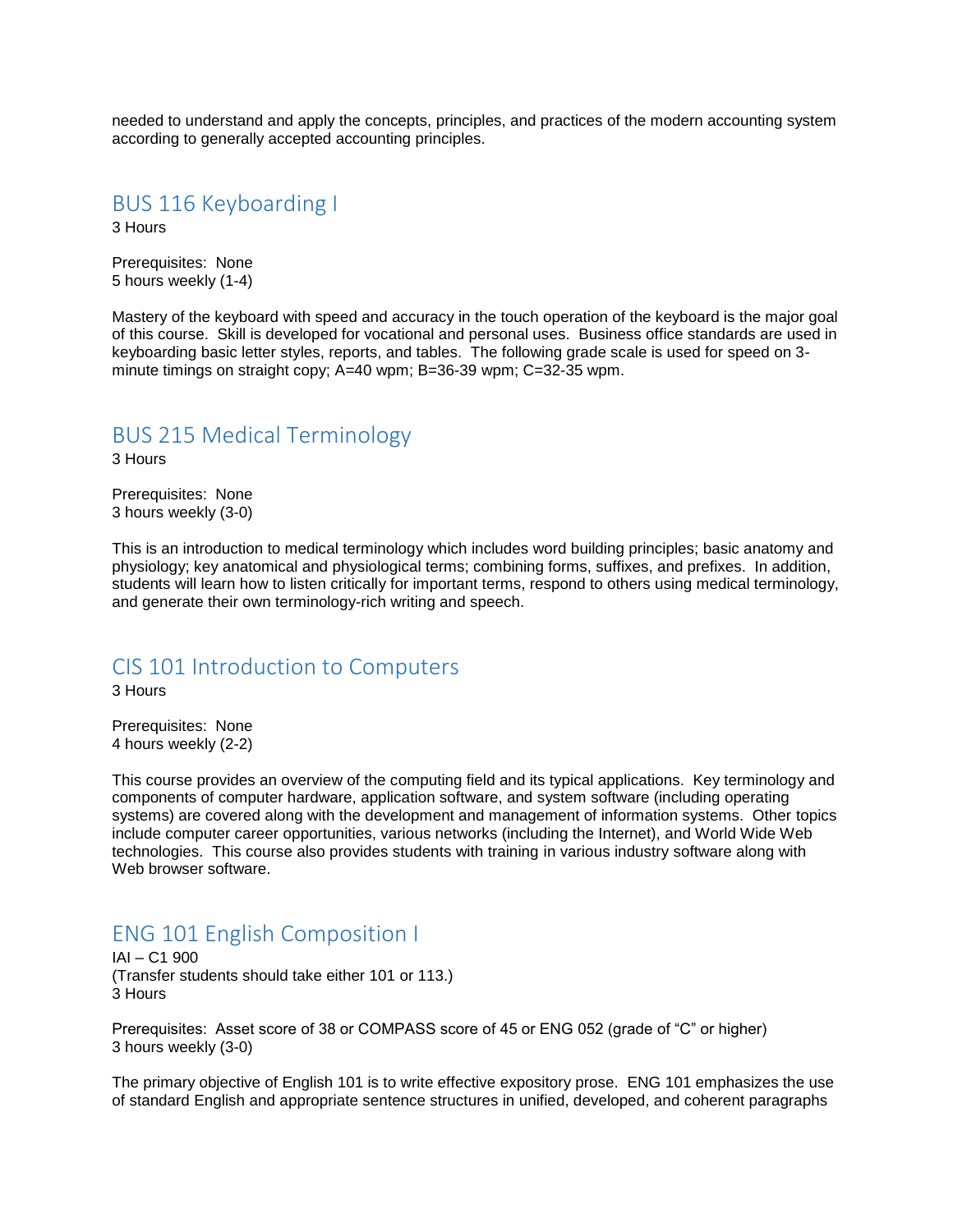and essays. Writing assignments require various rhetorical modes as students learn the process of writing. The course also includes an introduction to research skills and research writing.

#### ENG 102 English Composition II

IAI – C1 901R 3 Hours

Prerequisites: ENG 101 or ENG 113 (either with a grade of "C" or higher) 3 hours weekly (3-0)

In this course students further develop skills in writing expository prose. English 102 is a research writing course. Assignments include documented, multi-source writing in one or two papers for a combined total of at least 2,500 words in the final, graded version(s).

#### ENG 113 Professional Technical Writing

IAI – C1 900R (Transfer students should take either 101 or 113.) 3 Hours

Prerequisites: None 3 hours weekly (3-0)

Technical writing is a composition course especially for engineering, science, social science, and vocational-technical students. Encompassing many different approaches to solving specific communication problems and emphasizing critical thinking skills, this course covers the written communication required in a job situation in the technical fields.

# <span id="page-4-0"></span>FRE 102 Elementary French II

4 Hours

Prerequisites: FRE 101 or consent of instructor 4 hours weekly (4-0)

Continuation of FRE 101 with oral practice of basic conversation and reading of French literature. Language laboratory is required.

#### FRE 201 Intermediate French I

4 Hours

Prerequisites: FRE 102 or consent of instructor 4 hours weekly (4-0)

Review and application of essential principles of French grammar structure and training in idiomatic usage through oral and written exercises; intensive practice of spoken language; reading of French literature with emphasis on French culture and civilization; required language laboratory assignments.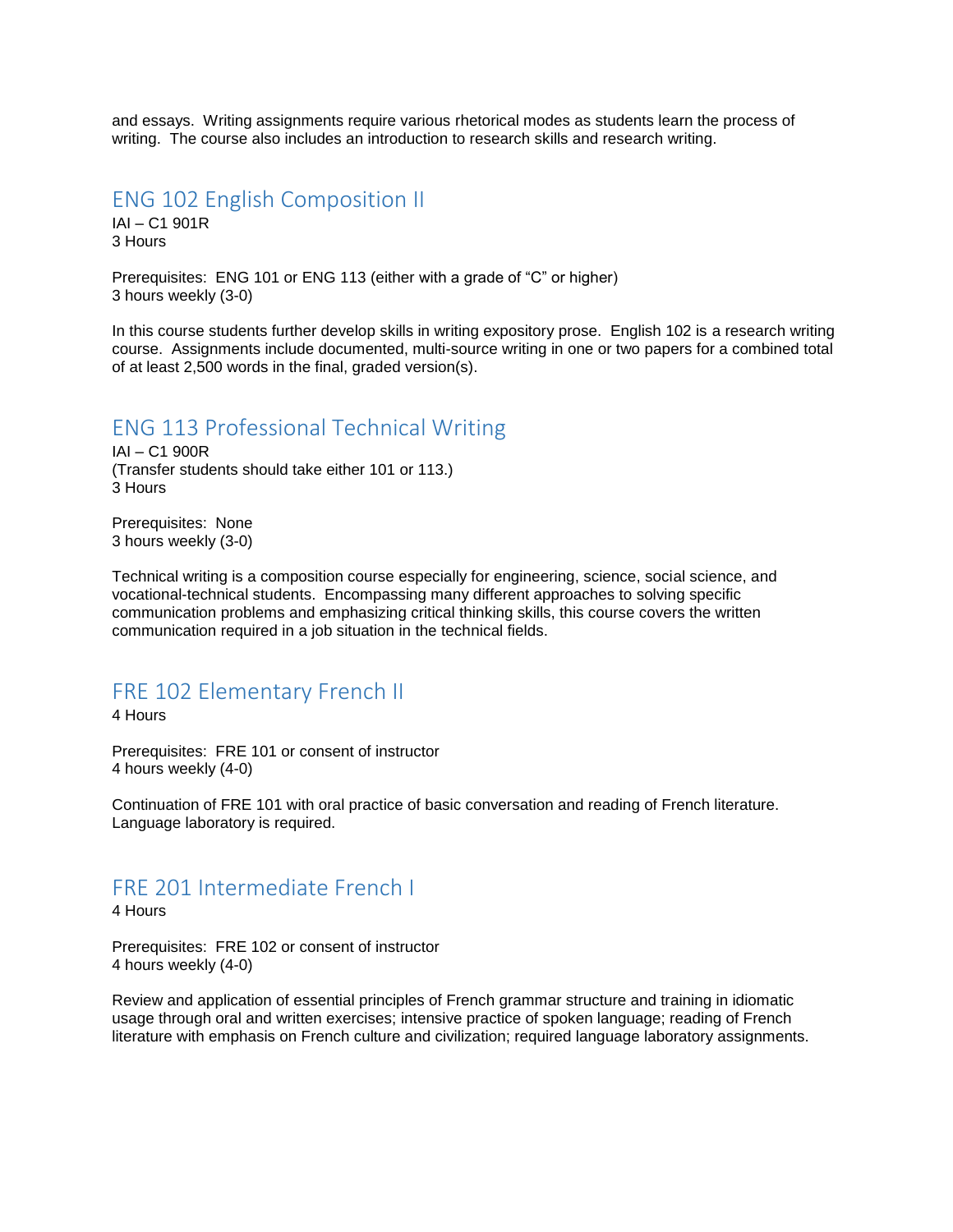### GER 102 Elementary German

4 Hours

Prerequisites: GER 101 or consent of instructor 4 hours weekly (4-0)

Continuation of GER 101 with oral practice of basic conversation and reading of German literature. Language laboratory is required.

# GER 201 Intermediate German

4 Hours

Prerequisites: GER 102 or consent of instructor 4 hours weekly (4-0)

Review and application of essential principles of German grammar structure and training in idiomatic usage through oral and written exercises, intensive practice of spoken language; reading of German literature with emphasis on German culture and civilization; required language laboratory assignments.

#### SPN 102 Elementary Spanish II

4 Hours

Prerequisites: SPN 101 or consent of instructor 4 hours weekly (4-0)

Different activities and techniques will be used to achieve the course objectives. After taking Spanish 101, the activities will be expanded on more vocabulary, dialogues, and conversations. The grammatical structures of the language will be studied on new topics such as preterit and imperfect tenses using different types of exercises.

*This course is also offered as part of a study abroad program. Contact the Coordinator of International Education for more information.*

#### SPN 201 Intermediate Spanish I

4 Hours

Prerequisites: SPN 102 or consent of instructor 4 hours weekly (4-0)

Students must have taken Spanish 102 in order to move to the Intermediate Spanish 201. The course will be devoted to finalize the basic grammatical structures of the language. Past participles, present perfect tense, past perfect tense, conditionals, uses of the subjunctive with different verbs and the like. In addition, an oral-conversation exercise will be part of the course.

*This course is also offered as part of a study abroad program. Contact the Coordinator of International Education for more information.*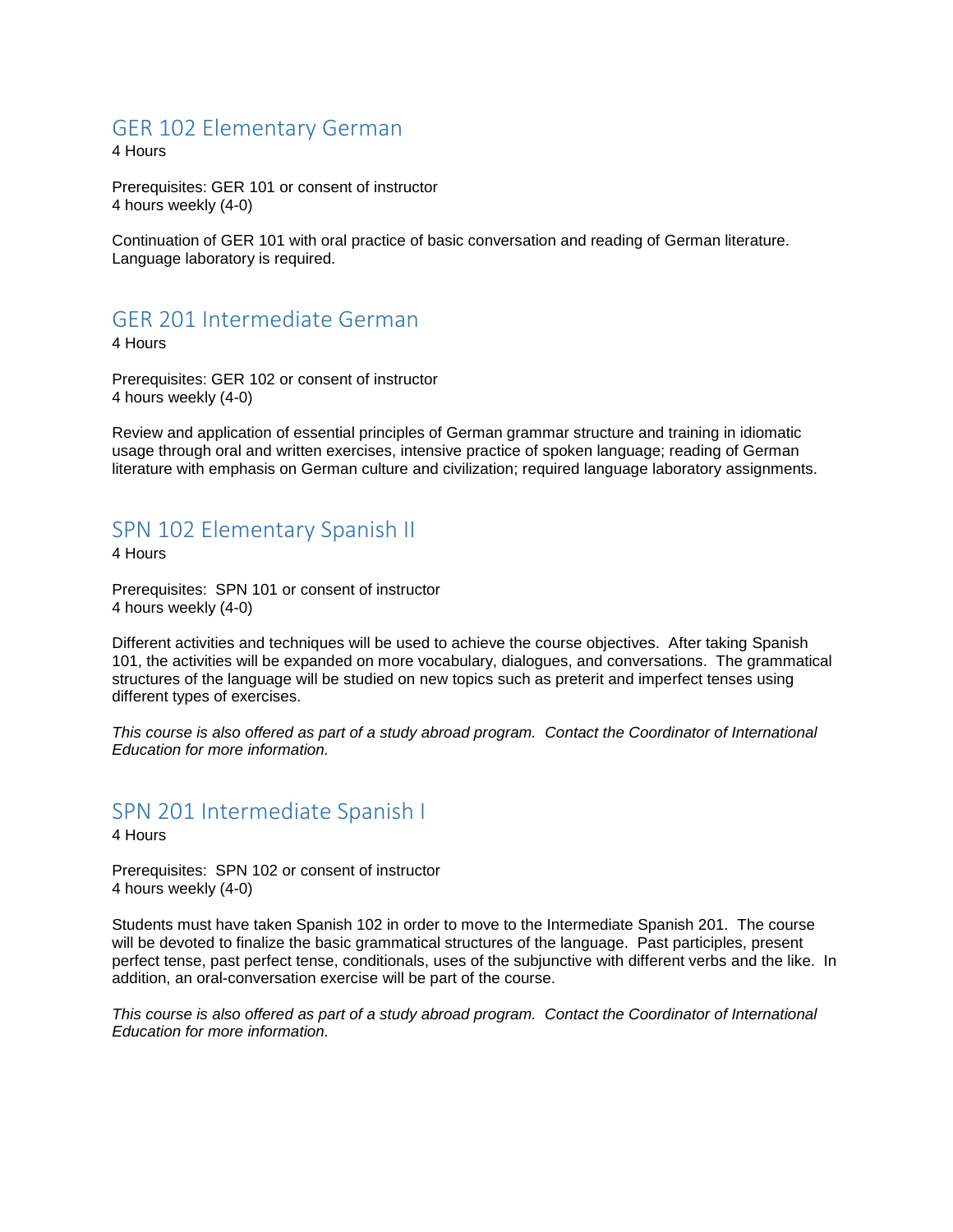#### SPN 202 Intermediate Spanish II

IAI – H1 900 4 Hours

Prerequisites: SPN 201 or consent of instructor 4 hours weekly (4-0)

The second section of the Intermediate Spanish requires that the students had taken Spanish 201. In this section, the course will consist of a summary of the main grammatical aspects of the language. There will be a general use combining the four skills (listening, speaking, reading, and writing) to achieve the goal of the course. The whole section will be taught mainly in Spanish.

*This course is also offered as part of a study abroad program. Contact the Coordinator of International Education for more information.*

#### MUS 105 Music Appreciation

IAI – F1 900 3 Hours

Prerequisites: None 3 hours weekly (3-0)

Music Appreciation is designed to familiarize the student with outstanding works of musical composition by means of recordings. This includes an emphasis on the elements of music, various musical forms and periods, and great composers and performers from antiquity through the 21st century.

*This course is also offered as part of a study abroad program. Contact the International Education Coordinator for more information.*

#### SPE 115 Speech

IAI – C2 900 3 Hours

Prerequisites: None 3 hours weekly (3-0)

Speech 115 combines communication theory with the practice of oral communication skills. This course: (1) develops awareness of the communication process; (2) provides inventional, organizational, and expressive strategies; (3) promotes understanding of an adaptation to a variety of communication contexts; and (4) emphasizes critical skills in listening, reading, thinking, and speaking. Students are expected to prepare and give at least three substantial speeches, including both informative and persuasive speech assignments. All classes require face-to-face performance of the three substantial speeches with the class and the instructor serving as an in-class audience.

<span id="page-6-0"></span>BIO 101 Biological Science for Science Majors I

IAI – L1 910L, IAI – BIO 910 4 Hours

Prerequisites: None 5 hours weekly (3-2)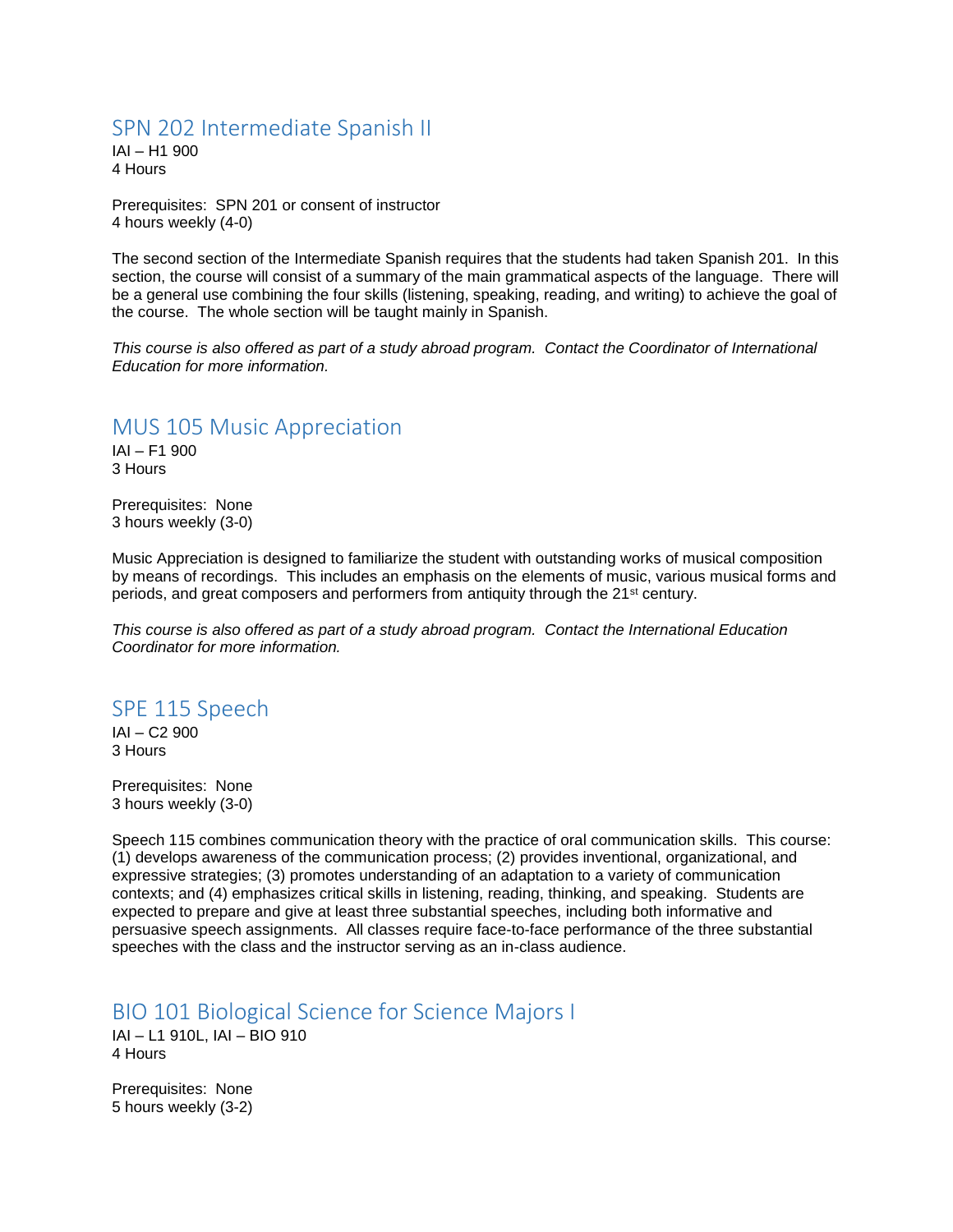This course is designed for science majors. It is a lecture-lab course which includes the following: an introduction to biochemistry, molecular genetics, cell structure, function, and processes. The scientific method is presented in lab.

BIO 105 Human Biology

IAI – L1 904L 4 Hours

Prerequisites: None 5 hours weekly (3-2)

This course is an introduction to the study of the structure and function of the human body. The course includes laboratory experience and lecture concepts suited for a course into the functioning human body and its impact in the natural community. Topics include: chemical, molecular, and cellular biology, human structure and function, human heredity, evolution, and ecology, and homeostatic imbalances and disease and their impact on society.

# <span id="page-7-0"></span>PED 126 Beginning Weight Training

.5-2 Hours

Prerequisites: None Hours weekly (variable)

This course is designed as a continuation of the aerobic and weight training courses; however, with proper orientation it may be started as the first aerobics and weight training class.

# <span id="page-7-1"></span>MAT 111 Pre-Calculus

5 Hours

Prerequisites: MAT 061 and MAT 062 both with a grade of "C" or higher or assessment 5 hours weekly (5-0)

Students who successfully complete MAT 111 may use it to fulfill part of the 6 hours general education requirement in mathematics for the A. S. degree at John A. Logan College. However, MAT 111 cannot be taken as the only mathematics course for the A.A. degree. Tentatively, topics included in this course are functions, graphs, and transformations; polynomial and rational functions; exponential and logarithmic functions; angles, triangles, and trigonometric functions and their inverses; trigonometric identities, functions, and equations; triangles, vectors, and applications; systems of equations; matrices and determinants; conic sections; sequences, series, mathematical induction, and the binomial theorem.

#### MAT 113 Introduction to Contemporary

**Mathematics** IAI – M1 904 3 Hours

Prerequisites: MAT 061 and MAT 062 both with a grade of "C" or higher or assessment 3 hours weekly (3-0)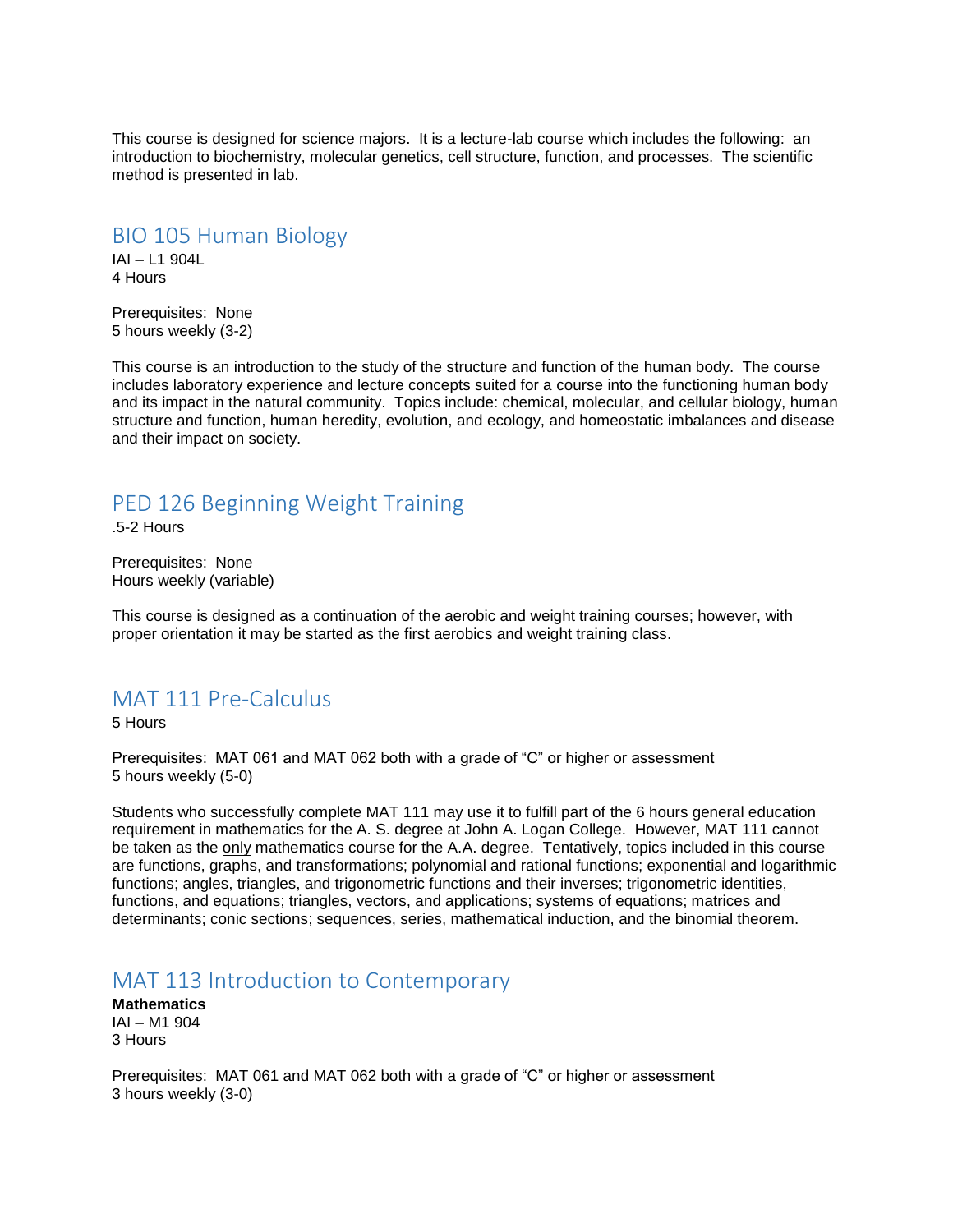MAT 113 is a general education mathematics course which fulfills 3 hours of the core curriculum's mathematics requirement. Designed particularly for the non-science major, the course focuses on mathematical reasoning and solving of real-life problems, rather than on routine skills. Three or four of the following topics will be studied in depth: counting techniques and probability, game theory, geometry (additional topics beyond the prerequisite), graph theory, linear programming (including functions and graphs), sets and logic, mathematical modeling, the mathematics of finance, and statistics.

#### MAT 120 Elementary Statistics

IAI – M1 902 3 Hours

Prerequisites: MAT 061 and MAT 062 both with a grade of "C" or higher or assessment 3 hours weekly (3-0)

MAT 120 is a general education mathematics course which fulfills 3 hours of the core curriculum mathematics requirement. The course introduces the basic properties of descriptive and inferential statistics, basic probability theory, probability distributions, graphing, measures of location and variation, linear regression and correlation. Emphasis is placed on the application of statistics, distributions, and regression analysis.

## <span id="page-8-0"></span>PHS 101 Environmental Science

IAI – LP 900 3 Hours

Prerequisites: None 3 hours weekly (3-0)

A consumer-user course oriented toward the economics and wise use of man's energy and machines; various up-to-the-minute scientific topics will be discussed; scientific versus environmental trade-offs will be analyzed.

#### PHS 111 Environmental Science II

IAI – LP 901 3 Hours

Prerequisites: None 3 hours weekly (3-0)

This is an interdisciplinary physical and life science course that focuses on the study of humankind's relationship with other organisms and the nonliving environment, combining information from biology, chemistry, geography, geology, physics, economics, sociology, cultural anthropology, agriculture, engineering, law, politics, and ethics. Water, land, and food resources, biodiversity, hazardous wastes, and regional and global atmospheric changes are some of the topics that are covered in this course.

#### <span id="page-8-1"></span>HIS 201 United States History I IAI – S2 900

3 Hours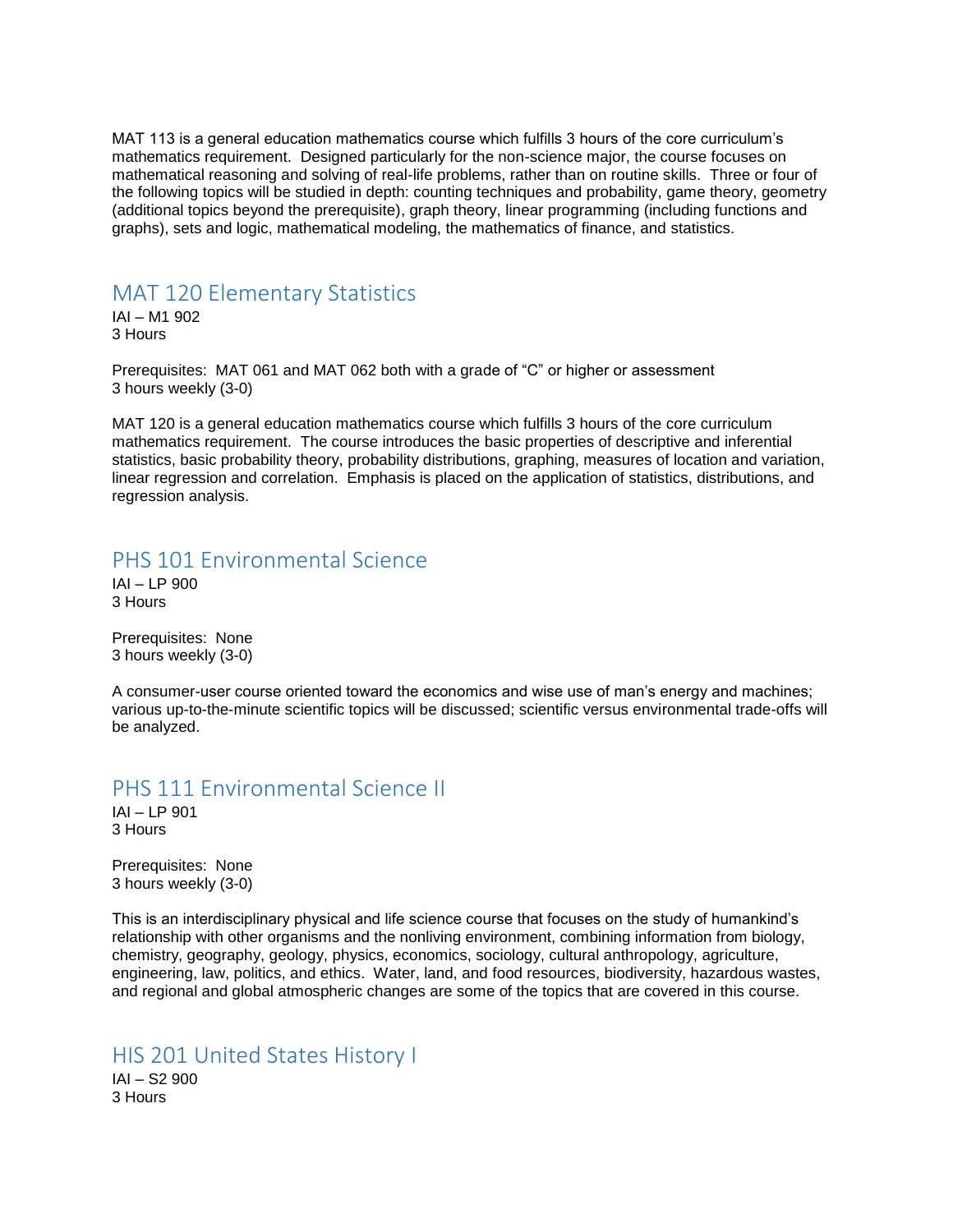Prerequisites: None 3 hours weekly (3-0)

The origins of American culture from exploration through settlement and the founding of the United States. Emphasis is given to social, religious, economic, and political factors that shaped and continue to shape American civilization. Colonization, development of American identity, rebellion against Great Britain, the writing of the Constitution, and the evolving cultures of North and South are addressed. The course culminates in the sectional crisis, the Civil War, and Reconstruction.

HIS 202 United States History II

IAI – S2 901 3 Hours

Prerequisites: None 3 hours weekly (3-0)

United States History from Reconstruction to the present. Emphasis is placed on the importance of industrialization and the rise of business in transforming both North and South, and the significance of responses of workers, farmers, religious figures, and others to the social and economic transformation of America. The Progressive Movement, New Deal, New Frontier, Great Society, and other domestic issues are presented, along with the role of the United States in the world wars and the Cold War, and the post-Cold War role of the United States as superpower.

## PSY 110 College Success and Career Planning

3 Hours

Prerequisites: None 3 hours weekly (3-0)

This course is designed to provide students with guidelines, strategies, and actions toward college success and career planning. Specific strategies for success are included in setting goals, planning ahead, time management, active learning, learning styles, study skills, choosing a major, planning a career, managing a healthy lifestyle, developing personal values, and workforce preparation.

# PSY 132 General Psychology

IAI – S6 900 3 Hours

Prerequisites: None 3 hours weekly (3-0)

General Psychology is an introductory course including the study of scientific research and application in regard to the psychological areas of affect, behavior, and cognition. This course is offered in the belief that an introduction to the many facets of psychology is an important part of anyone's general educational development. Therefore, a general goal of this course is to prepare students to be informed critical thinkers of contemporary psychology, as well as to provide a foundation for further study in psychology.